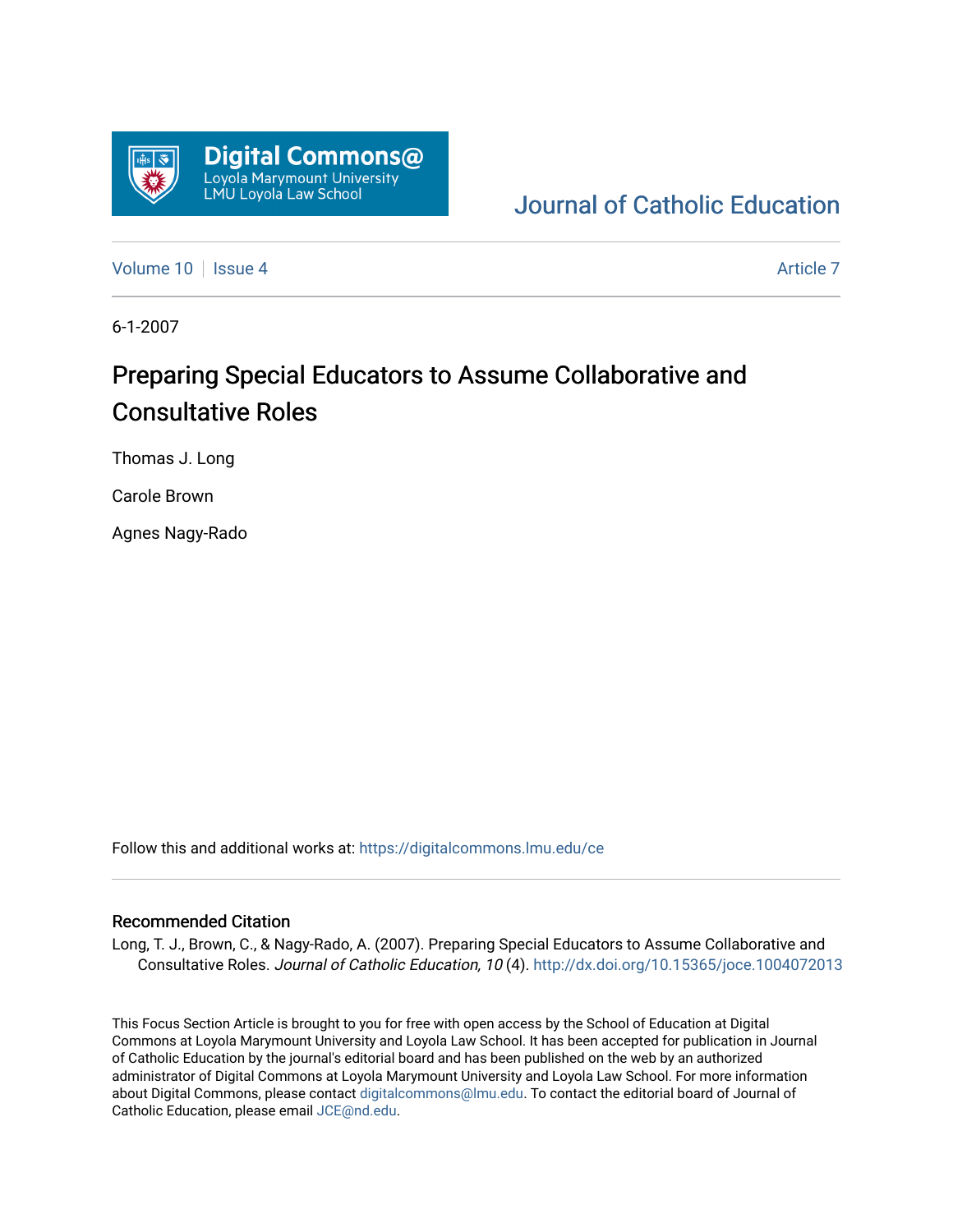# **PREPARING SPECIAL EDUCATORS TO ASSUME COLLABORATIVE AND CONSULTATIVE ROLES**

THOMAS J. LONG CAROLE BROWN AGNES NAGY-RADO *The Catholic University of America*

> *The incidence of children with disabilities is growing in both the private and public school sectors. As a result of this trend and efforts to place children in inclusive settings, there is an increasing need for special educators who can provide instruction within the context of a regular education classroom, develop individualized education plans (IEPs), support parents, and be consultants to teachers on behalf of children.*

> *The consultative special education teacher will be increasingly in demand in the future if children with disabilities are to be successfully included in public, private, and Catholic schools. The Catholic University of America utilizes a consultative, collaborative model for preparing Master's candidates in its special education program. The results of the first 4 years of this program demonstrate that the candidates in this program have acquired the knowledge, skills, and dispositions that are needed to be effective consultative, collaborative special educators in the field.*

> *This article provides a detailed description of the elements that make up this personnel preparation program. Particular focus is placed on the skills and knowledge to carry out consultative planning, including a rubric to evaluate the candidates' performance. The article offers guidance to universities who may choose to create special education programs that prepare consultative special educators.*

### **INTRODUCTION**

In an effort to improve services provided for children with special needs, the Catholic Schools Staff of the Archdiocese of Washington created a 5n an effort to improve services provided for children with special needs, year strategic plan for the period from 1998 to 2003 (Lt. Joseph P. Kennedy Institute, 1999) to develop an inclusion model in all of its schools. Each Catholic school found itself admitting children with documented and undocumented disabilities; most schools found that these children constituted at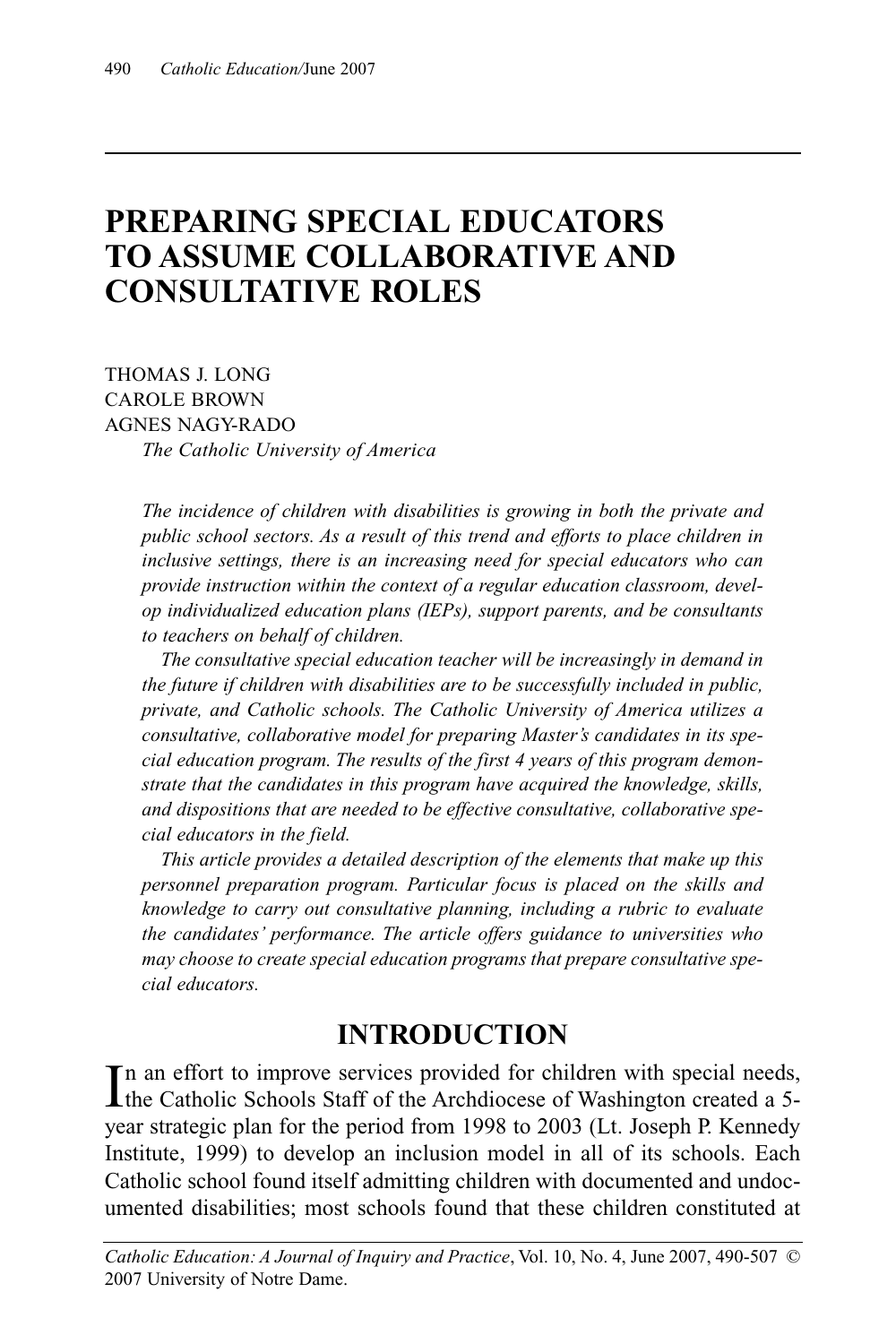least 5% of their total school population, and that this percentage could, at times, amount to as much as 20%. Nationally, in Catholic schools "68 percent of all students currently receiving special needs services receive those services in resource rooms or pullout programs" (United States Conference of Catholic Bishops [USCCB], 2002, p. 18) or continue in the general education classroom with accommodations (28%).

It became clear to the superintendent of Catholic schools for the archdiocese that unless better educated personnel could be found and employed to offer professional support within the schools, servicing children with special needs would, in many cases, prove untenable. The problem, as is often the case, was disposition, the lack of well prepared personnel, and finances. This is the need that The Catholic University of America's Special Education Program was designed to address.

### **THE IMPORTANCE OF A COLLABORATIVE AND CONSULTATIVE ROLE**

Many people have identified the need, in both private and parochial schools, for collaboration skills to bring about effective inclusion of children with special needs in schools (Dettmer, Thurston, & Dyck, 2002; Lawrence-Brown & Muschaweck, 2004). There is a strong presumption in the literature that the consultative role is required to ensure that inclusive placements are effective for children (Halvorsen & Neary, 2001; Salend, 2005). Inclusion, as reflected in a decreasing number of self-contained special education placements and an increasing number of regular education placements, has steadily risen over the past decade (U.S. Department Education, 2002), so it is expected that there will continue to be a need for consultative special education personnel.

Changes in national legislation that directly affect public education and indirectly affect Catholic schools make the role of a collaborative and consultative special educator both more challenging and more needed. For example, the passage of No Child Left Behind (NCLB, 2001) has created the national standard of adequate yearly progress (AYP) against which all U.S. public schools are to be measured. Schools have to show that all of the children in their classrooms are making progress toward developmentally appropriate levels of performance. Ninety-five percent of all (public school) children in Grades 3 through 8 starting in school year 2005-2006 have to be assessed annually. Further, the achievement test results have to be disaggregated so that it is clear that subgroups, such as linguistically diverse children or children with special needs are also making AYP benchmarks (Popham, 2005). These standards and testing requirements are making the role of the collaborative and consultative teacher more demanding. All children have to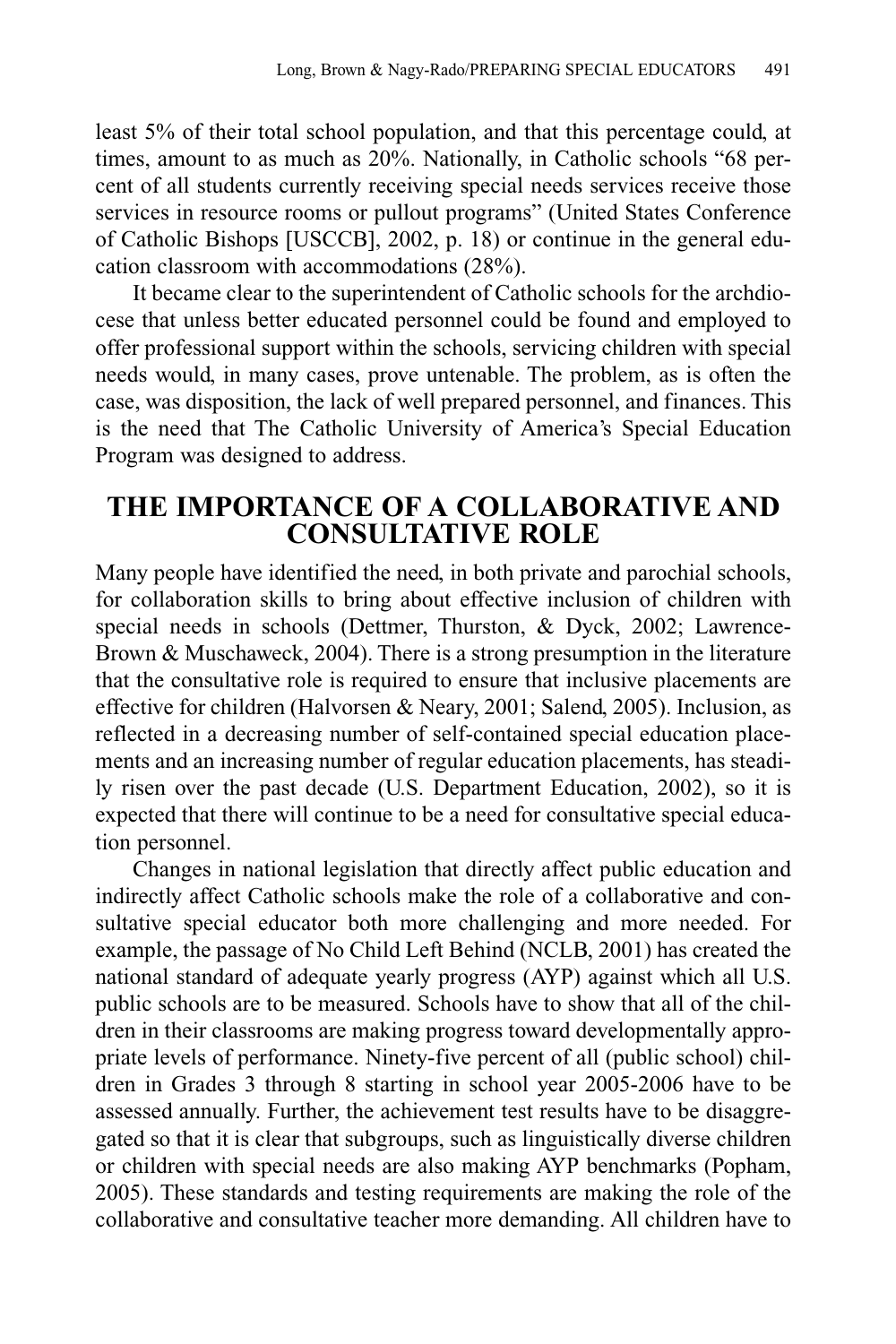take these tests with accommodations, if needed, as determined by the Individualized Education Program teams. NCLB allows only 1% of all children to be given any kind of alternate assessment. However, current Department of Education Secretary, Margaret Spellings, recently announced that some states may request up to 2% in certain circumstances (U.S. Department of Education, 2005). Consulting teachers will be directly involved in determining when and how alternate assessments should be given in public schools and will work to develop modified achievement standards as needed. Assuring that accommodations are given will also be a critical part of the increased testing workload of special educators in both public and private schools. At the same time, the responsibilities of individual testing for diagnostic and curriculum purposes will continue to be a part of this role. If public schools fail under NCLB 2 years in a row, supplementary educational services can be provided. These services can be specifically offered by faith-based organizations including Catholic schools and could also be a part of the role of a collaborative and consultative special educator (Wright, Wright, & Heath, 2004).

Adding to the changes that the special education field is undergoing, Congress has passed the Individuals with Disabilities Education Improvement Act of 2004 (IDEIA), reauthorizing and amending the Individuals with Disabilities Education Act (IDEA). There are several new provisions designed to be coordinated with NCLB related to meeting the standards for teachers to be highly qualified. Overall, there are now several routes for becoming recognized as being highly qualified in special education (Brown & Celeste, 2006); one is obtaining special education teacher certification under circumstances in which NCLB does not apply.

Among the different options, the collaborative and consultative role is a clear option for special education certification without having to meet additional NCLB content certification (i.e., being dually certified; IDEIA, 2004).

### **HIGHER EDUCATION RESPONSE TO COLLABORATIVE AND CONSULTATIVE ROLE**

The National Association for State Directors of Special Education (NAS-DSE) houses a Personnel Center containing data about personnel preparation programs in special education throughout the nation. A recent search of the database of the National Center for Special Education Personnel and Related Service Providers (http://www.personnelcenter.org) revealed that there are 356 personnel programs nationally that prepare individuals to be collaborative and consultative special educators at the elementary or secondary level, granting either a Bachelor's or Master's degree. In contrast, nationally 1,120 personnel preparation programs grant either Bachelor's or Master's degrees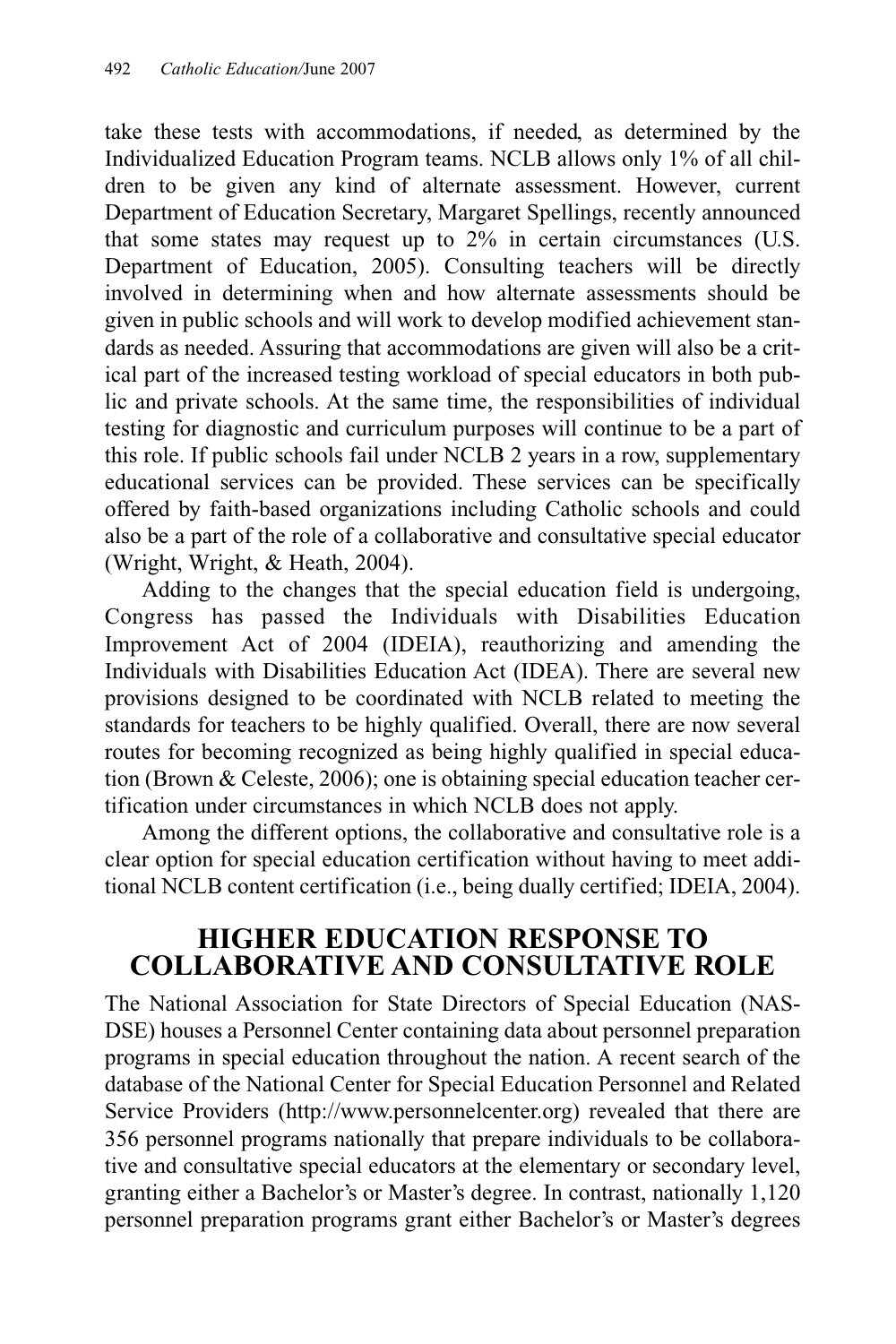to work as special education teachers in elementary and secondary classrooms.

### **THE CATHOLIC UNIVERSITY OF AMERICA PROGRAM**

Eight years ago, the president of the Lt. Joseph P. Kennedy, Jr. Institute, which since its foundation in 1959 had become a dynamic organization providing services in the metropolitan Washington region for people of all ages with developmental disabilities, approached The Catholic University of America (CUA) to discuss the possibility of collaborating on issues of common interest. Shortly after these initial discussions began between the Kennedy Institute and the CUA, one of the faculty members from the CUA decided to spend a sabbatical working with staff at the Kennedy Institute to see in which ways a practical collaboration could develop. From this initial collaborative effort emerged a proposal to re-establish the CUA's special education program that had lain dormant for 15 years.

Faculty from both the CUA and the Kennedy Institute collaborated and designed a program that made use of the resources from both institutions. By combining a community-based institution that specialized in providing services for children with special needs and a university known for its educational rigor, the faculty believed that Master's candidates could obtain the best of both the academic and practical worlds.

This new program was designed to prepare special educators who would focus on providing quality care in inclusive settings for children in the high incidence categories of disability (learning disabilities, mental retardation, speech and language difficulties, and those with emotional or behavioral impairments). The instructional approach these special educators would learn was developed on the research-based, cognitive learning, and reflective practice model already used by the CUA in its general education programs. Most of these CUA graduates would be dually certified, that is, enter the program with a general education teaching certificate and eventually obtain a special education teaching certificate.

Since the CUA is an urban university, faculty believed that it would be best to design a program that could also be pursued part-time, but yearround, allowing candidates to retain full-time teaching positions. Furthermore, since both collaborating institutions are under Catholic auspices, and because the Archdiocese of Washington's parochial schools had recently undertaken a 5-year program to provide special education services in its schools, it was decided to recruit candidates from the parochial as well as public schools, believing that both parochial and public school teachers could learn from each others' experiences, and all would be infused with the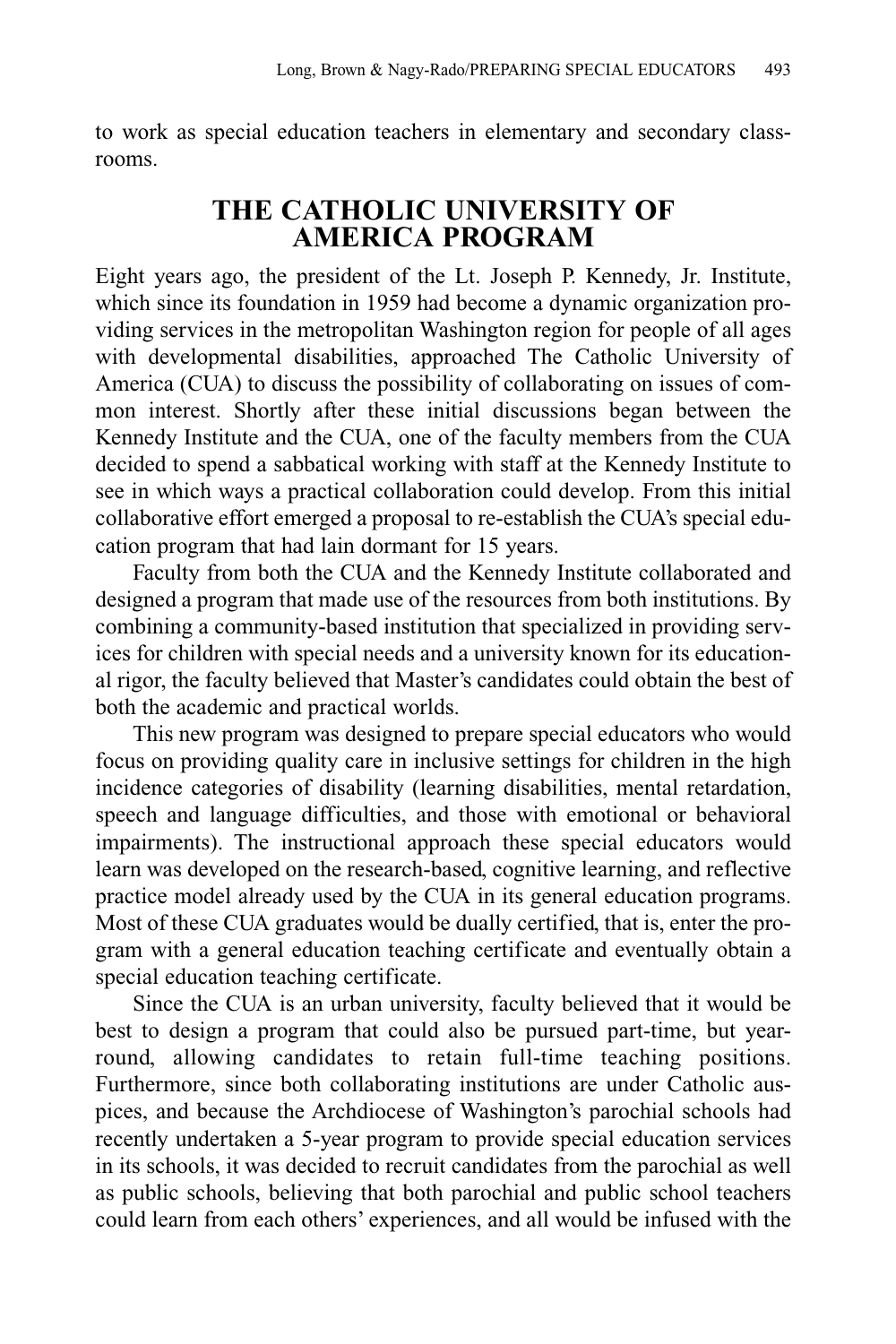same sense of social justice in their learning.

In 2000, the CUA/Kennedy Institute special education program received significant financial support in the form of a 3-year personnel preparation grant from the U.S. Department of Education. This grant paid for the educational expenses of two 12-candidate cohorts and modest support for faculty to implement the program. With an educational plan and a guaranteed student body, 24 faculty and staff members from the CUA and the Kennedy Institute began meeting together monthly in a large group, and more frequently in small groups, to work out the specifics of delivering the educational package. Nearly all faculty and staff members were already employed in other duties, so their contribution to this endeavor was as much a matter of dedication as employment.

In the fall of 2000, a great deal of energy was spent recruiting the first cohort to begin in January 2001. The intention was to enroll equal numbers of candidates from the parochial and public schools and an equal number of minority and majority candidates. Faculty further hoped to recruit some male candidates. Each candidate had to meet the admission standards for graduate standing at the CUA, which included obtaining passing scores, as established by the university, on either the Graduate Record Examination (GRE) or the Miller Analogies Test (MAT).

Even though candidates accepted into the program would receive free tuition, recruiting candidates meeting the CUA criteria proved to be difficult. Commitment, not only to dedicate themselves to studying for a degree but also to serve special needs children in a U.S.-based school for 2 years after graduation caused some to think a lot before applying. The year-round schedule gave others pause although most liked the idea of being able to complete a degree in 2 years, or less, while continuing to be employed. While most public school teachers could look forward to a substantial pay raise once they earned their Master's degree, the same was not true for many parochial school teachers. Public school teachers could also look forward to a posting as a special educator or resource teacher; Catholic school teachers were not certain that they would be able to find similar positions in a parochial school.

The faculty learned a lot about recruiting and retention during the grant years. Faculty made effective use of personal contacts by approaching and informing school principals in the area. The CUA also learned that applicants needed assistance to get through the admission test hurdles, so training sessions on test-taking skills were developed. Other difficulties included finding time to study while holding down a full-time job and managing a family, and dealing with the anxiety of returning to school, often many years after obtaining a Bachelor's degree. Finally, the CUA learned that the personal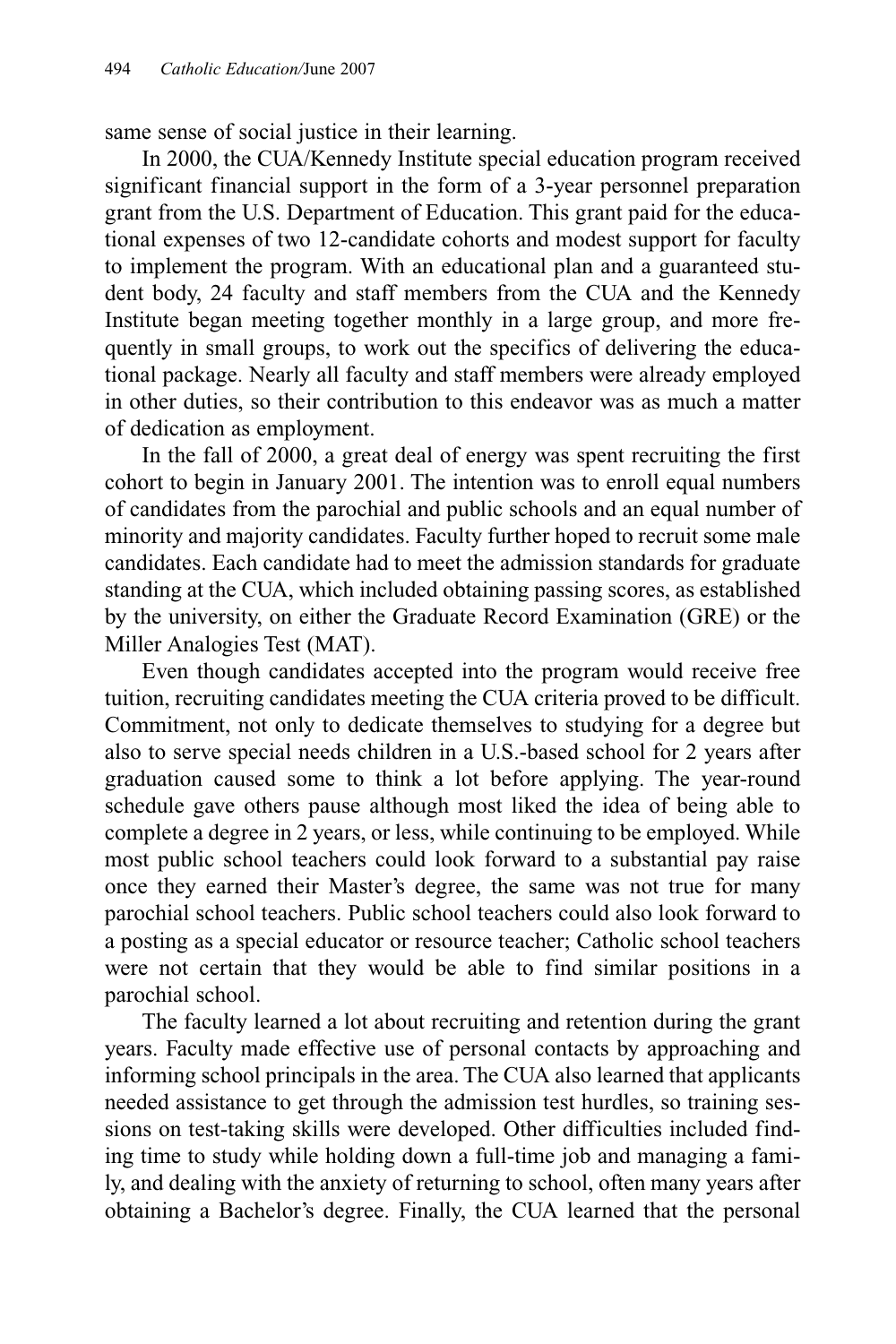interviews conducted with each candidate constituted a good screening measure if other admission criteria were also taken into consideration. Two faculty members and a parent of a disabled child usually constituted the interview committee. During the interview, the CUA faculty sought to determine if the candidates had prior experience with persons with a disability, if they could articulate their understanding of the mission of special education, if they understood the concerns of parents, and if they had personal goals for themselves that were consistent with the program.

As a result of intense recruitment efforts, half of the cohorts were from public schools, half from parochial, half of each cohort was from a minority group, and about 15% of each cohort was male. The CUA found that educating candidates in cohorts fostered a sense of community, paid academic dividends such as ready-made study groups, and that friendships arising from each cohort continued after graduation. The CUA also learned that it takes 4 years to establish a reputation that will begin to attract applicants by word of mouth. Twenty-three candidates graduated in the first two cohorts; each of them is employed appropriately, even in parochial schools. Based on these lessons learned, faculty members continue to improve program implementation and collaboration between the CUA and a growing number of community partners.

### **EDUCATIONAL PLAN AND PERFORMANCE INDICATORS**

The CUA Special Education Program, committed to maintaining the Council for Exceptional Children's (CEC, 2003) performance-based standards for beginning teachers in special education, has been designed to provide candidates opportunities to gain knowledge, acquire skills, and enhance dispositions to effectively function in collaborative, consultative, and teaching roles in public, private, and parochial early childhood, elementary, middle, and high school settings. Candidates in the special education program take courses in race, class, gender, and disability in education; psychology of learning for diverse populations; language and literacy development of children with disabilities; a practicum in modification and adaptation of curriculum and instruction for exceptional children; coursework in current trends in ethical and legal issues in special education; interpersonal communication, consultation, collaboration, and the process of systems change; educating diverse learners; psychological measurement; introduction to educational research; and foundations of education. Candidates are expected to have taken coursework in classroom management and normal human growth and development prior to enrolling in the Master's program. If these are lacking, candidates can elect to take these courses at the CUA as well as other cours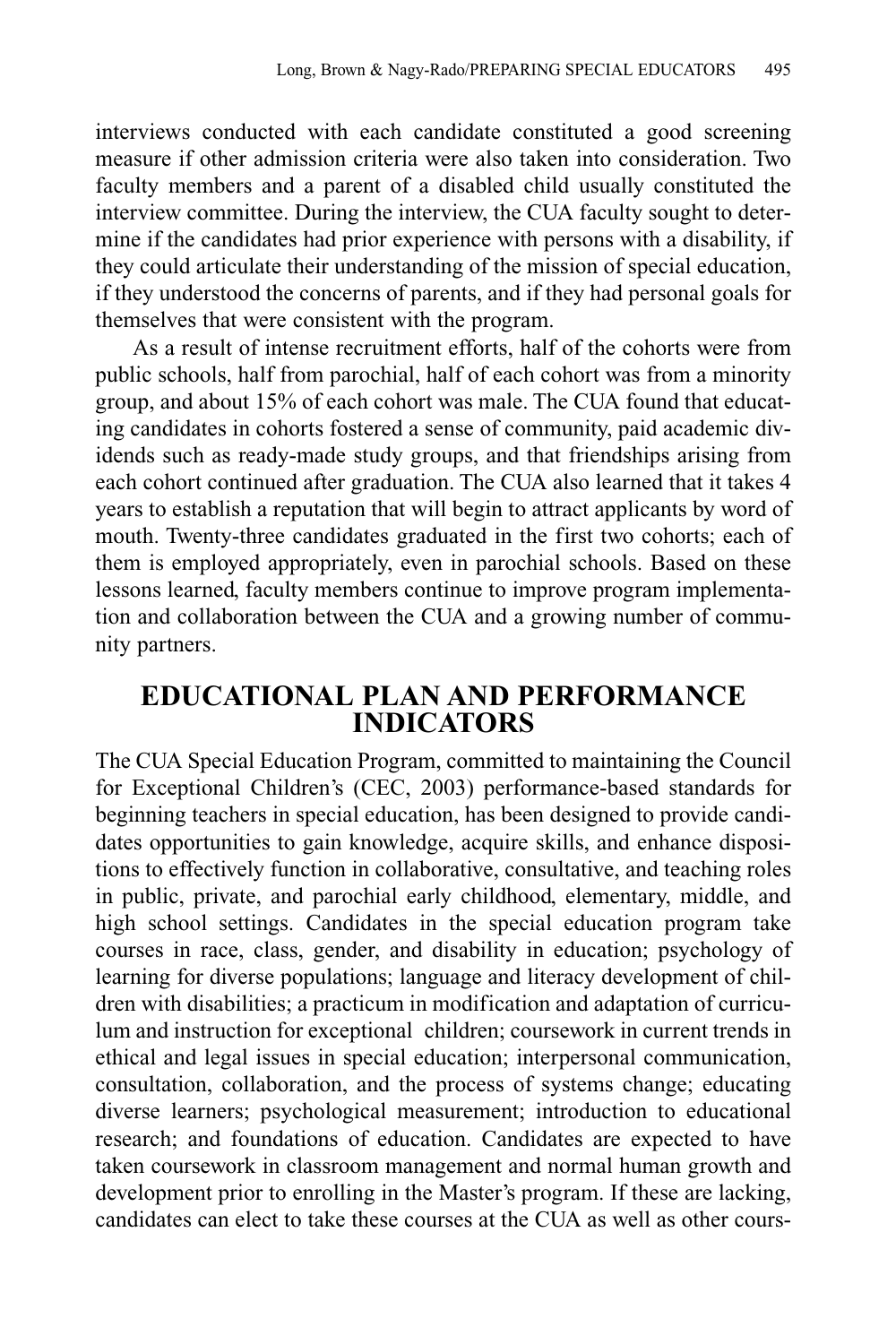es including school and community relations, diagnosing and remediating reading problems in the classroom, and understanding learning disabilities.

Instead of incorporating a student teaching semester, candidates gain practical experiences during one summer field experience and 2 semesterlong field experiences after having taken 9 initial hours of coursework. The 2 semester-long field experiences are carried out in the school in which the candidate is employed. The summer field experience, during which candidates are assigned to one of the CUA partner schools, focuses on ways to adapt the curriculum to be useful to all students. The second field experience, following academic instruction in assessment, provides practice in assessing children, scoring instruments, as well as writing up and interpreting meaningful results. The third field experience focuses on collaborating, consulting, co-planning, co-teaching, and implementing approaches to change systems when such changes seem desirable. The last field experience is preceded by a course in collaboration, consultation, and system change. The nine credits of field experience constitute one fourth of the required coursework for both a Master's degree and certification as a general special educator in the District of Columbia. The directors of teacher quality assurance in both the District of Columbia and the State of Maryland found this arrangement of field experiences to be a creative way to satisfy state requirements for a semester or more of student teaching.

The CUA faculty members have developed the following performancebased assignments to assess candidate progress and to meet the accreditation requirements of the Council for Exceptional Children (CEC), which are aligned with the 10 Interstate New Teacher Assessment and Support Consortium (INTASC) standards: case studies of children with special needs, assessments of teaching performance, evaluation of standardized assessment (i.e., Woodcock Johnson Tests of Achievement), functional behavioral analysis, videotaped collaboration and consultation performance, learning and teaching observation, child portfolio assessment, comprehensive reading strategies, disability case law presentations, observation of a classroom using the *Assessment of Practices in Early Elementary Classrooms (APEEC)* by Hemmeter, Maxwell, Ault, and Schuster (2001), portfolios, and an action research project. Candidates are also periodically asked to make self-assessments on the CEC standards to track their attainment of these competencies.

All assignments are multi-faceted and related to important knowledge, skills, and dispositions that a CUA special education teacher candidate needs to demonstrate. For instance, the capstone action research project, designed to foster reflective professional development, requires candidates to draw on and apply knowledge of child development, instructional strategies, and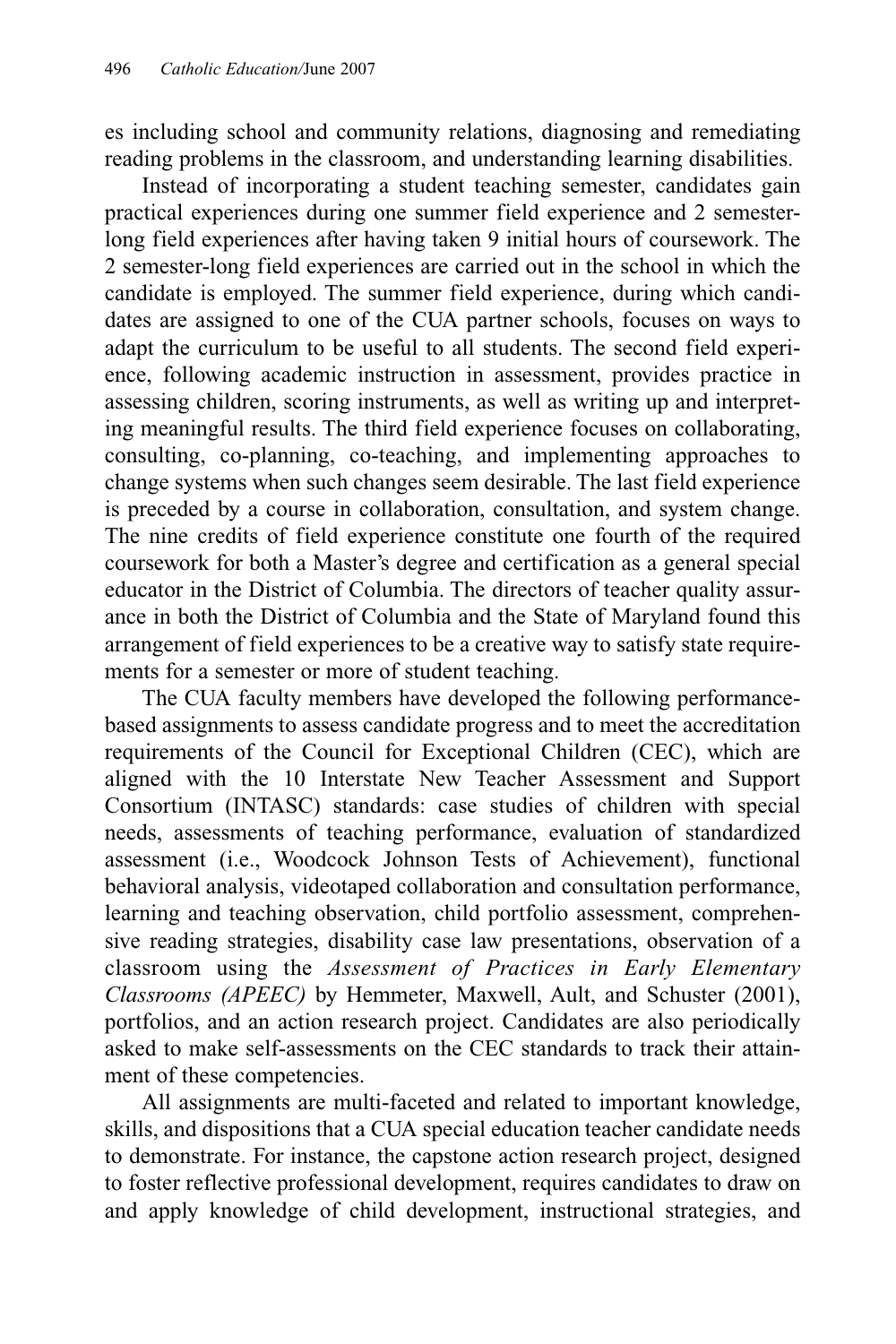assessment; to incorporate, assess, and improve skills of co-planning, coteaching and/or consultation; and to use the CUA's reflective conceptual framework to improve professional practice. More specifically, in the action research project, candidates identify a research question related to specific problems and areas for improvement based on personal experience and professional knowledge in collaboration with cooperating teachers; set goals to take action and address identified weaknesses based on theory, standards, best practices, and relevant research; gather empirical data to document changes; demonstrate reflective decision making; and draw conclusions using implications to reflect on new learning and future actions.

# **CONSULTATIVE RUBRIC**

The CUA's performance-based assessments are designed so that together they capture all of the 10 standard areas from INTASC and CEC. Each assessment is carried out through the use of specially designed rubrics that candidates can use to develop their assignments and receive feedback to improve their future performance. Appendix A contains a sample rubric developed for use with the collaboration and consultation field placement that pertains specifically to the issues of preparing teachers to be effective collaborators and consultants. The purpose of this rubric is to provide qualitative and quantitative feedback to candidates on the work they produce and to collect data on the quality of the CUA Special Education Program. For this assignment, students carry out a mock consultation exercise, such as convening an IEP meeting that is videotaped.

# **PRAXIS OUTCOMES**

As a check on the success of the initial CUA program, every member of Cohort 1 was asked to take the PRAXIS II test in the Core Knowledge of Special Education (Educational Testing Service, Test Code 10350) having completed the first third of the CUA program. The intention for giving this test at this time was to check for the degree of improvement in content knowledge from early in the program until candidates graduated. Every candidate who took the PRAXIS II at this early stage scored better than the norms established by the District of Columbia for special education teacher certification.

Observing the high success rate of the CUA candidates on PRAXIS II, faculty concluded that it was pedagogically sound to focus on core content knowledge at the beginning of the program to prepare candidates for theory to practice applications. The PRAXIS test results were also confirming for the CUA candidates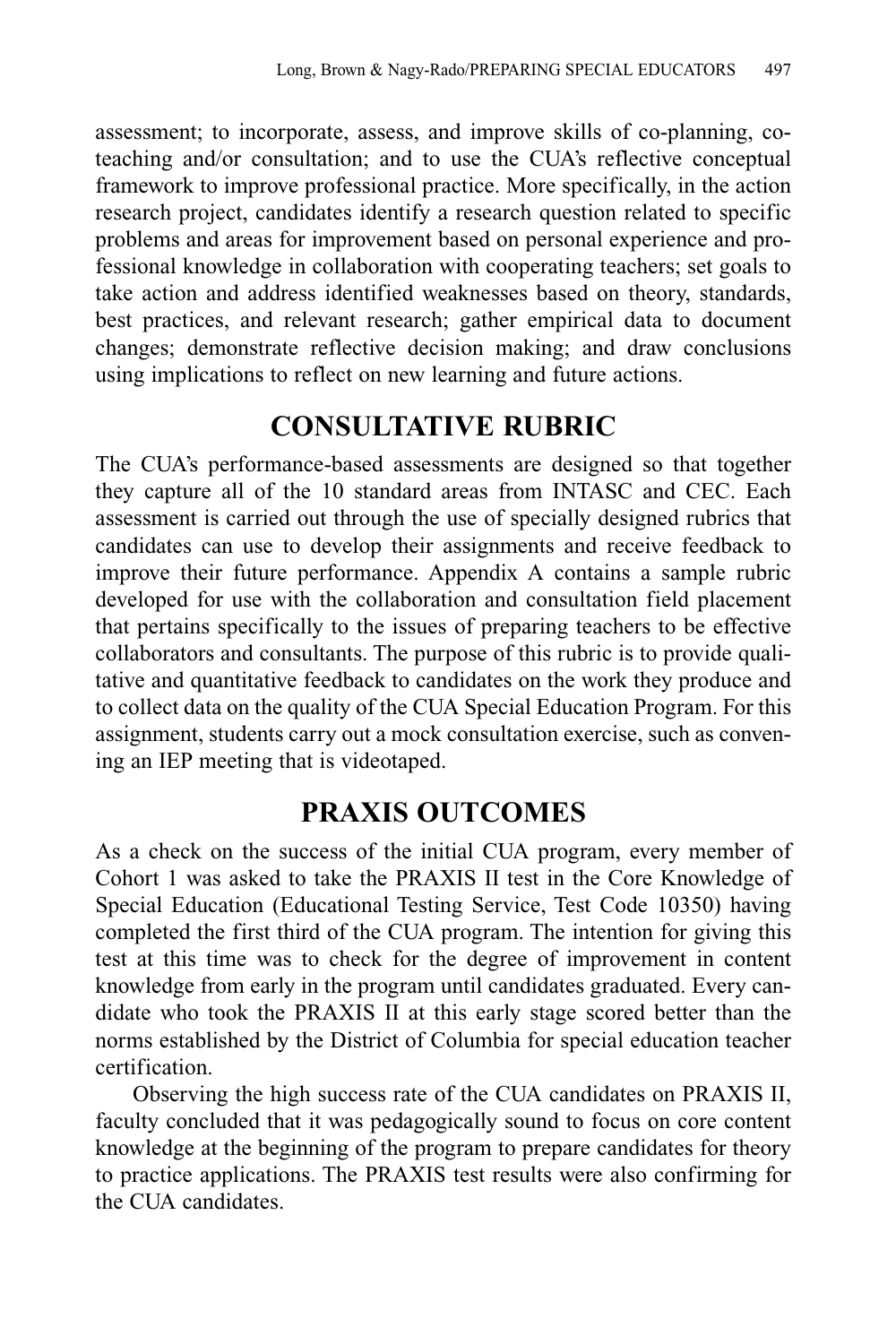# **INCLUSION KNOWLEDGE OUTCOMES**

Further, the CUA candidates' competencies at recognizing inclusive practices were studied. To assess candidates' knowledge and dispositions about inclusion, candidates completed a case study protocol, as a pre- and posttest, entitled Natural Environment Survey, developed by Trivette and Humphries (2000) as a part of the Children's Learning Opportunities Early Research Institute. Graduates then completed a post-survey after graduation. The survey assessed three dimensions of natural environments—natural contexts, child versus adult initiation, and practitioner presence or absence—and requires a respondent to rank four sets of items. Each item in a set is an example that combines some of these three characteristics. Inclusion was not taught or presented to the CUA candidates using this particular model though context was often discussed along with other social dimensions of inclusion. The candidates were not taught to this test. The rankings were compared to the answer key for each item and the amount of difference from the keyed norm was totaled for each item and test. Overall, Cohort 1's (*n* = 10) pre-test was 9.75 points different from the normed ranking, for an average of 1.22 points per item. Cohort 1's  $(n = 9)$  post-test was 8.75 points different from the normed ranking, with an average of 1.09 points per item. In other words, the candidates' scores on the post-test were closer to the answer key. For Cohort 2, the pre-test (only given to 4 candidates) had a score of 13.25 points different from the normed ranking, with an average of 3.31 points per item. Thus, Cohort 2 scored more poorly than Cohort 1 on the pre-test of this survey. This may have been due to the low numbers of individuals taking the pre-test and the possibility of a skewed sample. The post-test scores for Cohort 2 ( $n = 8$ ) were 7.5 points different from the normed ranking, with an average of .93 points per item.

Thus, it appears based on the pre- and post-tests that both cohorts showed improvement on their assessment of inclusion and natural environments. Cohort 2's post-tests were stronger than Cohort 1's post-tests, which could mean that the program showed improvement in teaching the concept of natural environments in the second year (Long & Brown, 2004).

## **POST-GRADUATION**

Having learned how to serve children with special needs, the CUA special educators went back to their home school or to another school and had an immediate effect on improving services. Some had to struggle against the attitude of a principal who believed that the best way to cope with children with special needs was to put them all in a resource room and assign this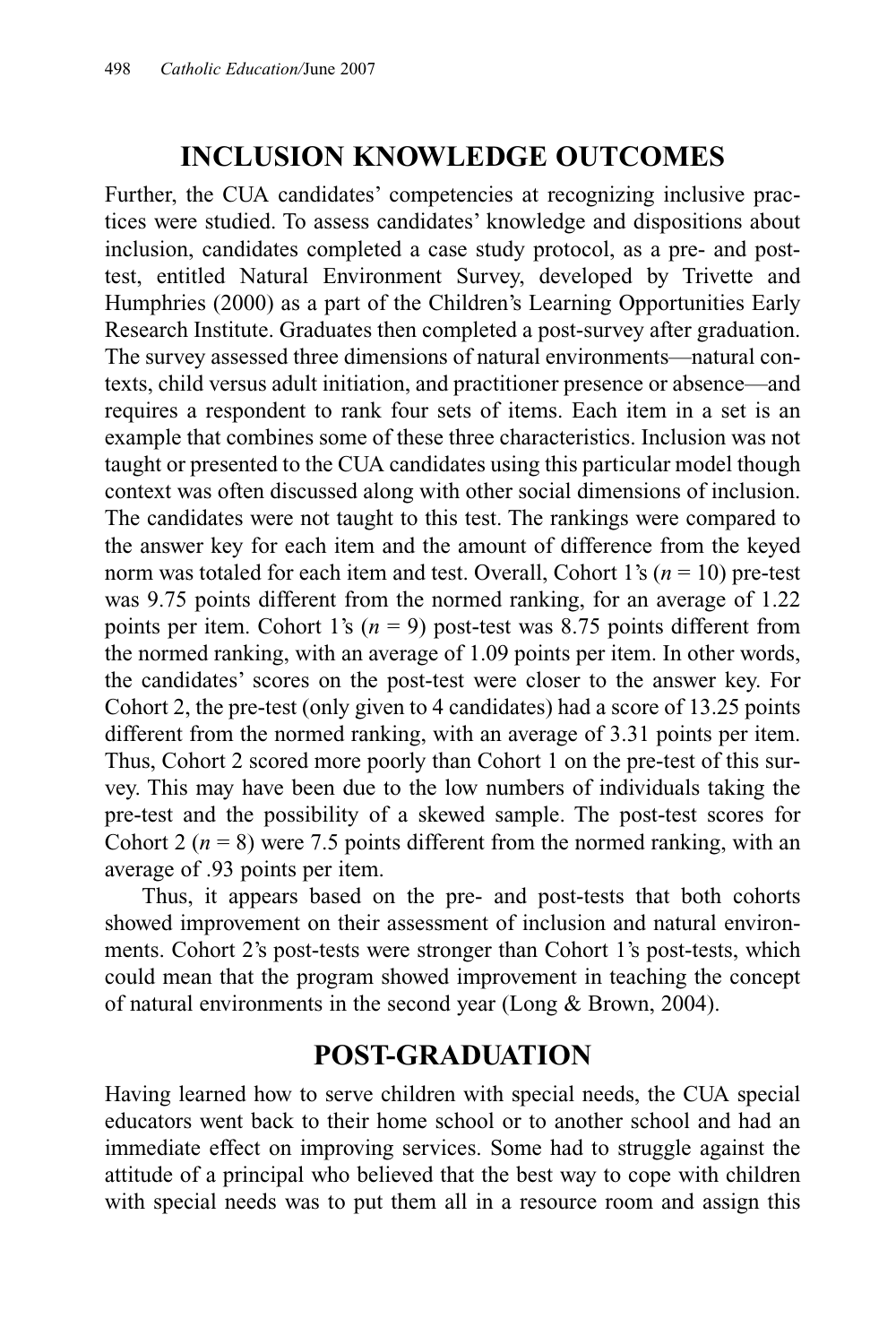newly minted special educator to teach them. It has taken a great deal of skill on the part of the CUA graduates to change a system gradually so that they could apply the skills they acquired during their teacher education program. Not all have been successful, but most have found that not only did their colleagues respond to the special educator's attempts to collaborate and consult, but positions were also created that allowed them to carry out the activities for which they were educated and which better served children. Some of the CUA graduates reported becoming itinerant special educators, serving two or three schools, but others have found themselves in schools with two or three special educators. An important result, experienced by all the CUA graduates, was that their supervised field experiences gave them the confidence to be effective in their assigned jobs. Teachers who attempt to be licensed by alternative routes to certification without mentored experiences in instructional practices have been found to be at a serious disadvantage (Nougaret, Scruggs, & Mastropieri, 2005).

# **DEMOGRAPHICS AND PLACEMENT**

Today, the faculty and candidates in the CUA Special Education Program have collaborated with 14 parochial and public schools in the area, and the impact of CUA candidates continues to rise. In 2005, the CUA candidates were employed in 10 DC public schools, 2 DC charter schools, and 10 Catholic schools. Applications have been received from potential students teaching in 17 different Catholic schools, 15 DC public schools, and 3 DC charter schools.

### **NATURE OF ROLE FROM ALUMNI SURVEY**

In order to identify what roles the CUA graduates play in the field, a survey was given to the 23 individuals from Cohorts 1, 2, and some from Cohort 3 who completed their coursework in the program by the summer of 2004. Sixty-five percent of the individuals (15 respondents) sent back their surveys. Appendix B includes descriptive data from the survey.

It is noteworthy that two thirds of the graduates in this program work as collaborative and consultative special educators. Within the profiles of those reporting, however, there is a variety of ways that these roles are carried out. Only 40% of the collaborative and consultative special educators who responded function full-time in those roles. The remainder (60%) provide a mixture of indirect, consultative services and direct special education services to children. Of particular note was that 61% of the respondents expected that their role would evolve toward more collaboration during the next school year. The service delivery configurations for addressing the special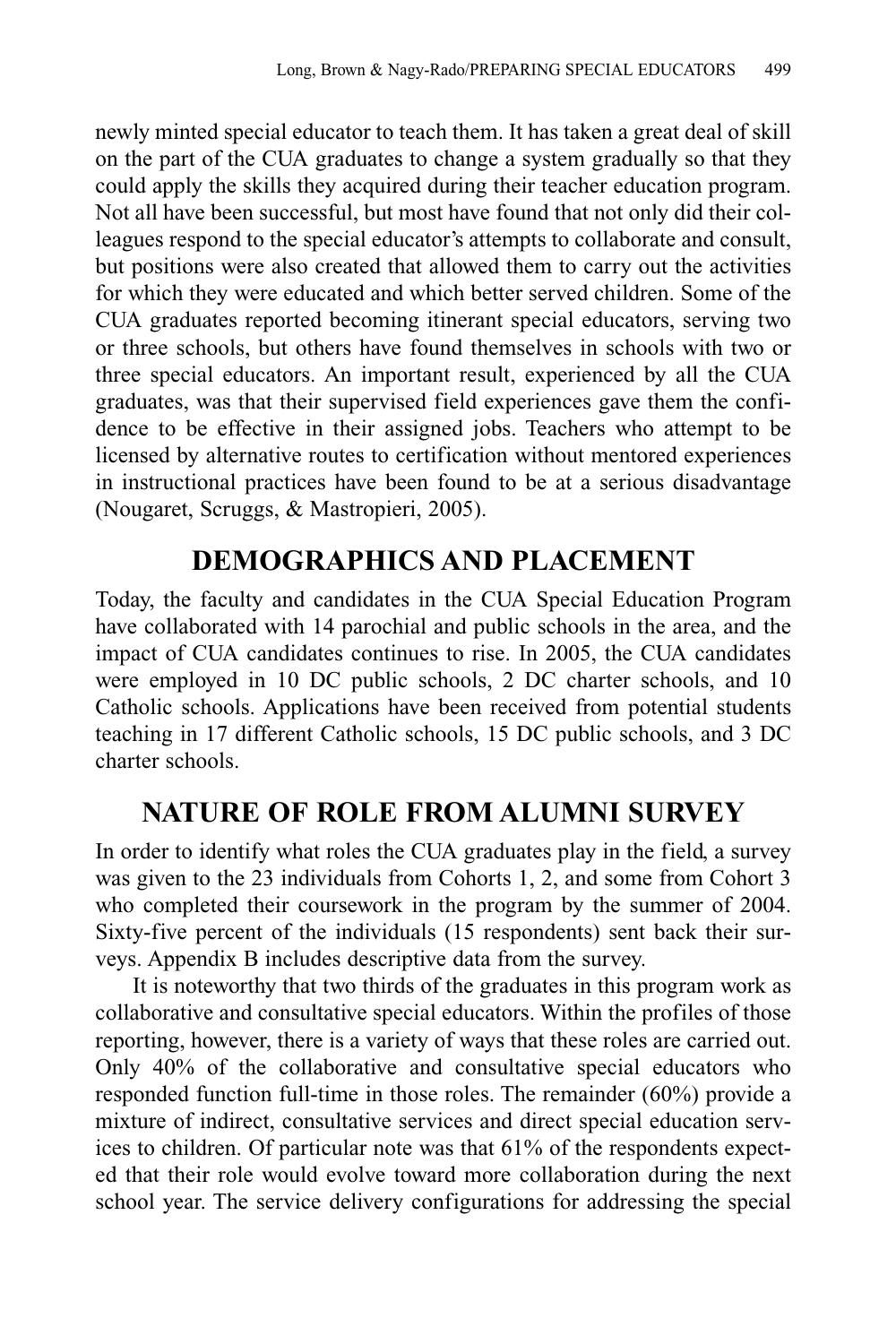education needs of children appear to be in flux in the greater Washington, DC, school community, both private and public. Among the respondents, 33% reported providing only direct services to children with special needs in their full-time positions.

### **FEEDBACK FOR PROGRAM IMPROVEMENT FROM ALUMNI SURVEY**

When asked about areas for improvement in the CUA Special Education Program, a few graduates recommended more hands-on experiences in practicum, more instruction on assessment, and more experience with portfolios. Feedback from Cohort 1 was used to provide more hands-on experiences with children, increase assessment instruction, and expose candidates to performance-based assessment portfolios. Graduates also stated that they wanted more pedagogical content knowledge specifically in math education and English as a second language. Graduates praised their experiences with a small cohort and the individualized support they received from their professors and the directors of the project. Faculty were seen as modeling inclusive teaching.

# **CONCLUSION**

The education faculty at The Catholic University of America and faculty from the Kennedy Institute designed, developed, and delivered a Master's degree teacher education program in special education that can serve as a model for other programs intending to educate collaborative and consultative special education teachers who wish to work in school environments that include children with high incidence disabilities in general education classrooms. Specifically, the CUA Special Education Program has created a model personnel preparation program that has been shown to be successful at (a) facilitating rapid core knowledge acquisition about special education; (b) helping candidates acquire a better recognition of inclusion; and (c) helping graduates of the program obtain new teaching positions.

While there has been increasing pressure since 1985 to move toward greater inclusion of children with special needs into the normal life of schools, the reality in both public and parochial schools has been that children with special needs continue to be served in resource rooms or through pull-out programs (USCCB, 2002; U.S. Department of Education, 2002). The CUA program has demonstrated that it is possible to educate Master's degree candidates to carry out a role as a collaborative and consultative special education teacher and to help schools adopt this role as an important part of their transition toward full inclusion. This paper contains a description of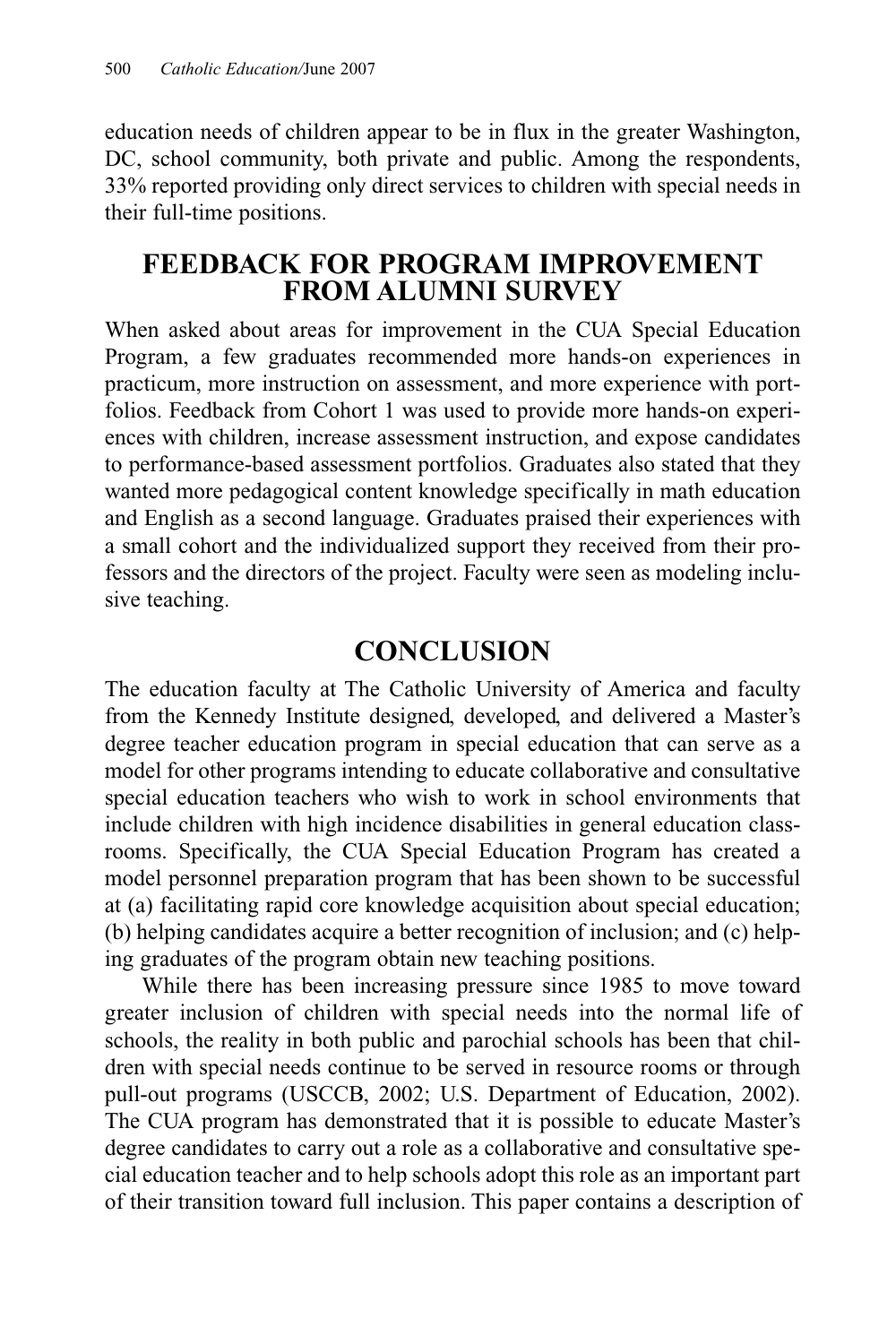the components of this program including issues of recruitment, the educational plan, and performance indicators.

The special education literature presumes that the consultative role is required to ensure that inclusive placements are effective for children and that collaborative and consultative special educators are needed to facilitate the requirements of both NCLB and IDEIA 2004. The National Center for Special Education Personnel and Related Service Providers (http://www.personnelcenter.org) indicates that only 30% of the programs that grant Bachelor's or Master's degrees for special education teachers prepare them to be collaborative and consultative special educators. Thus, there appears to be a need for more personnel preparation in the collaborative and consultative special education model.

Personnel preparation programs and school-based programs have challenges related to special education that the use of a collaborative and consultative model might help ameliorate. Catholic schools are going to be increasingly asked to provide services for children with special needs, and there is little likelihood that new sources of government money will be given to Catholic schools to respond to this request. One way to improve the situation in Catholic schools for children with special needs is for Catholic schools to hire the kind of collaborative and consultative special educators who can work cooperatively with the general educators in the school to help them make the accommodations children need. Shifting to an inclusive environment for children with special needs is not necessarily less expensive but allows the special education teachers to serve more children as they work more closely with the general education teachers. Being allowed to develop in a more normal environment benefits all children, and teachers are benefited by receiving the support they need to respond to the unique needs of every child in the classroom.

#### **REFERENCES**

- Brown, C., & Celeste, M. (2006). Answering the call to train special education teachers at institutions of Catholic higher education. *Catholic Education: A Journal of Inquiry and Practice, 9*(4), 473-498.
- Council for Exceptional Children. (2003). *What every special educator must know: The international standards for the preparation and certification of special education teachers* (5th ed.). Arlington, VA: Author.
- Dettmer, P., Thurston, L. P., & Dyck, N. (2002). *Consultation, collaboration, and teamwork for students with special needs* (4th ed.). Boston: Allyn and Bacon.
- Halvorsen, A. T., & Neary, T. (2001). *Building inclusive schools: Tools and strategies for success.* Boston: Allyn & Bacon.
- Hemmeter, M. L., Maxwell, K. L., Ault, M. J., & Schuster, J. W. (2001). *Assessment of practices in early elementary classrooms (APEEC)*. New York: Teachers College Press.
- Individuals with Disabilities Education Improvement Act of 2004, Pub. L. No. 108-446, 118 Stat. 2647 (2004).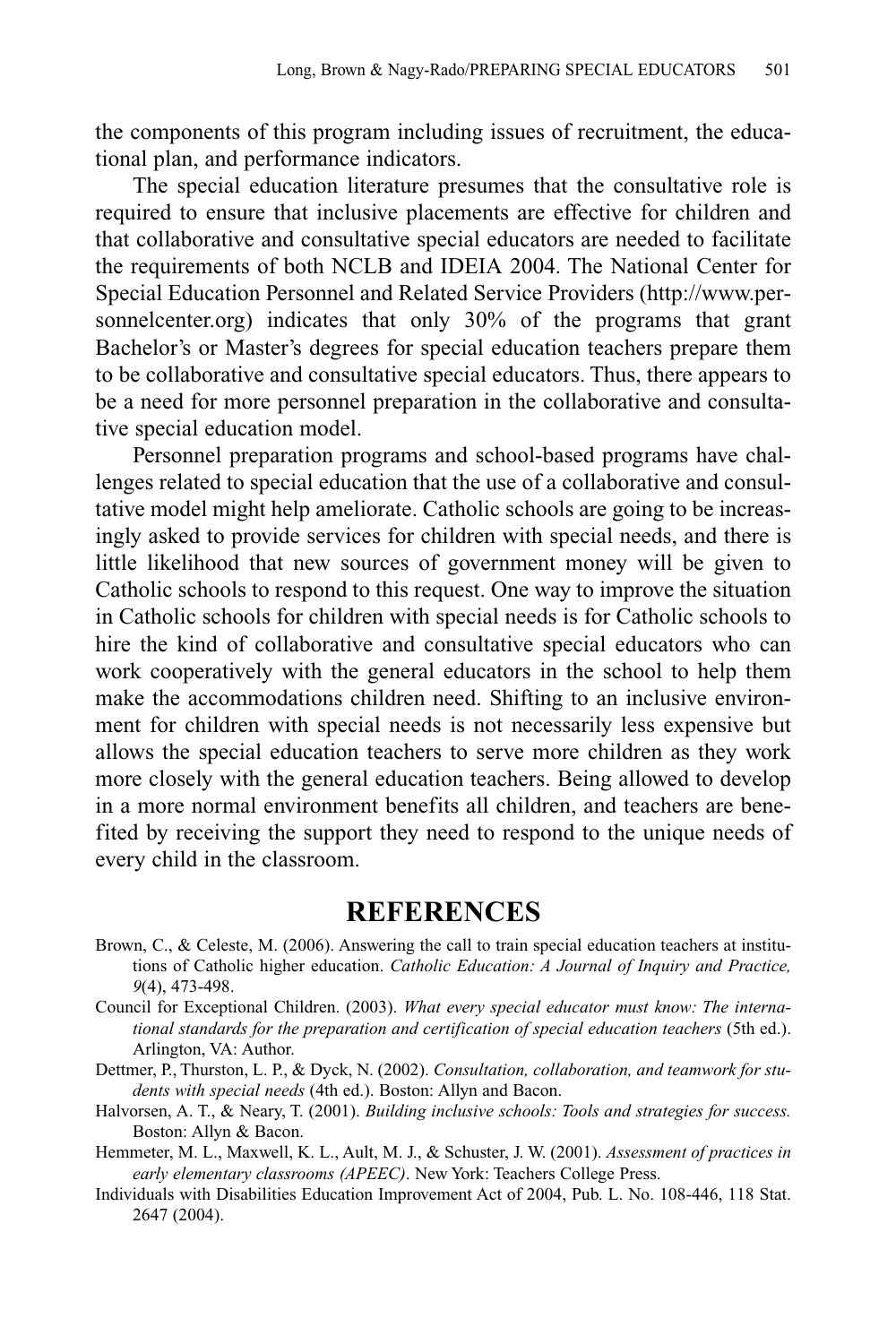- Lawrence-Brown, D., & Muschaweck, K. S. (2004). Getting started with collaborative teamwork for inclusion. *Catholic Education: A Journal of Inquiry and Practice, 8*(2), 146-161.
- Long, T. J., & Brown, C. W. (2004). *Project scaffold: Final report*. Unpublished manuscript, The Catholic University of America.
- Lt. Joseph P. Kennedy Institute. (1999). *Catholic schools inclusion project: Five-year strategic plan.* Unpublished manuscript, Lt. Joseph P. Kennedy Institute.
- No Child Left Behind Act of 2001, 20 U.S.C. §6301 (Supp. I 2001).
- Nougaret, A. A., Scruggs, T. E., & Mastropieri, M. (2005). Does teacher education produce better special education teachers? *Exceptional Children, 71*(3), 217-229.
- Popham, W. J. (2005). *America's "failing" schools: How parents and teachers can cope with No Child Left Behind*. New York: Routledge.
- Salend, S. J. (2005). *Creating inclusive classrooms: Effective and reflective practices for all students* (5th ed.). Upper Saddle River, NJ: Pearson Merrill Prentice Hall.
- Trivette, C. M., & Humphries, T. L. (2000). *Natural environment survey*. Unpublished manuscript, Orelana Hawks Puckette Institute.
- United States Conference of Catholic Bishops, Department of Education. (2002). *Catholic school children with disabilities: A study commissioned by the United States Conference of Catholic Bishops*. Retrieved November 16, 2006, from http://www.usccb.org/education/fedasst/ideafinal.pdf
- U.S. Department of Education. (2002). *Education department submits 23rd annual report to Congress on special education*. Retrieved November 16, 2006, from http://www.ed.gov/ news/pressreleases/2002/05/05102002.html
- U.S. Department of Education. (2005). *Spellings announces new special education guidelines, details workable, "common-sense" policy to help states implement No Child Left Behind*. Retrieved November 16, 2006, from http://www.ed.gov/news/pressreleases/2005/05/ 05102005.html
- Wright, P. W. D., Wright, P. D., & Heath, S. W. (2004). *Wrightslaw: No Child Left Behind*. Hatfield, VA: Harbor House Law Press.

*Thomas J. Long is an associate professor and coordinator of the Special Education Program at The Catholic University of America. Carole W. Brown is a research associate professor in the Department of Education at The Catholic University of America. Agnes Nagy-Rado is an assistant professor of education and the Director of Teacher Education at The Catholic University of America. Correspondence concerning this article should be sent to Dr. Thomas Long, Department of Education, The Catholic University of America, 620 Michigan Avenue, Washington, DC 20064.*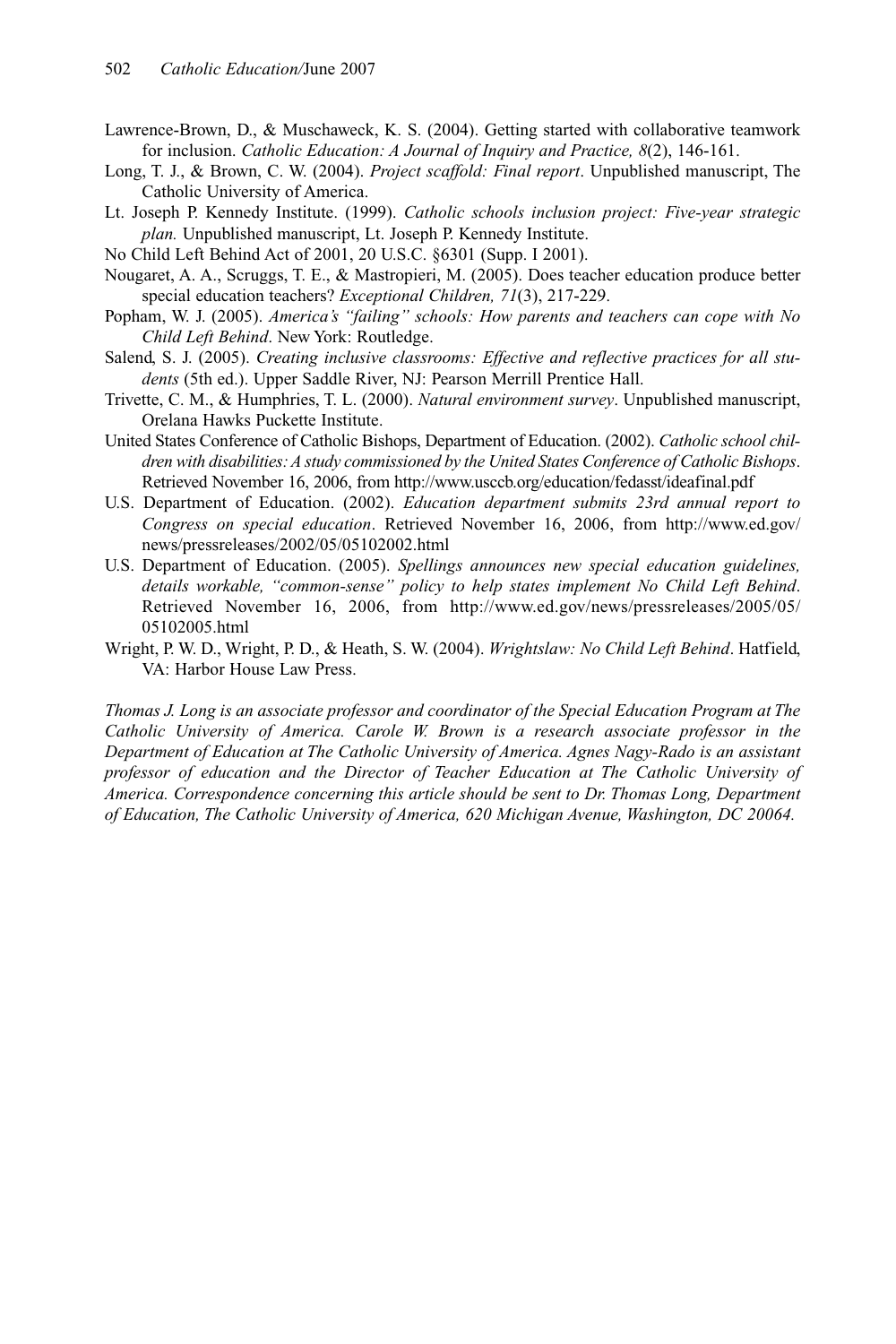#### Appendix A

#### *Rubric for Consultation, Collaboration, Co-Teaching, and Systems Change*

| Description                                                                                | This rubric is used in EDUC 534 to assess field experience related to consultation,<br>collaboration, co-teaching, and systems change.                                                                                                               |                                                                                                                                                                                                                                                                                                                                                                                                                                                                                                       |  |
|--------------------------------------------------------------------------------------------|------------------------------------------------------------------------------------------------------------------------------------------------------------------------------------------------------------------------------------------------------|-------------------------------------------------------------------------------------------------------------------------------------------------------------------------------------------------------------------------------------------------------------------------------------------------------------------------------------------------------------------------------------------------------------------------------------------------------------------------------------------------------|--|
| Context                                                                                    | This rubric allows the course instructor to assess how candidates' knowledge of theory<br>is applied in practice.                                                                                                                                    |                                                                                                                                                                                                                                                                                                                                                                                                                                                                                                       |  |
| Purpose                                                                                    | The purpose of using this rubric is to provide qualitative and quantitative feedback to<br>Teacher Education candidates on their knowledge, skills, and dispositions in the area<br>of consultation, collaboration, co-teaching, and systems change. |                                                                                                                                                                                                                                                                                                                                                                                                                                                                                                       |  |
| Performance<br>assessment<br>Leadership<br>behavior $(25%)$<br>$CEC-CC-10K2$<br>CEC-CC-5S1 | Target                                                                                                                                                                                                                                               | Establishes manageable goals for the meeting; maintains<br>superior control of the meeting and effectively manages time;<br>builds strong consensus on objectives and operating<br>procedures; clearly and specifically defines roles; creates a<br>safe, equitable, positive, and supportive learning environment<br>in which diversities are valued; diagnoses and responds to<br>group difficulties regarding tasks; helps to decide several<br>future steps for the group                         |  |
|                                                                                            | Acceptable                                                                                                                                                                                                                                           | Establishes goals for the meeting, but they may not all be<br>manageable; maintains sufficient control of the meeting and<br>generally manages time; builds consensus on objectives and<br>operating procedures; defines roles in general; generally<br>creates a safe, equitable, positive, and supportive learning<br>environment; diagnoses group difficulties regarding tasks;<br>helps to decide at least one step for the group                                                                 |  |
|                                                                                            | Unacceptable                                                                                                                                                                                                                                         | Fails to establish or clarify goals for the meeting or<br>establishes goals that are unmanageable; maintains inadequate<br>control of the meeting and/or fails to manage time; fails to<br>build consensus on objectives and operating procedures;<br>inadequately defines roles; creates an environment that is not<br>always perceived as safe, equitable, positive, and/or<br>supportive; fails to diagnose group difficulties regarding<br>tasks; fails to identify any future step for the group |  |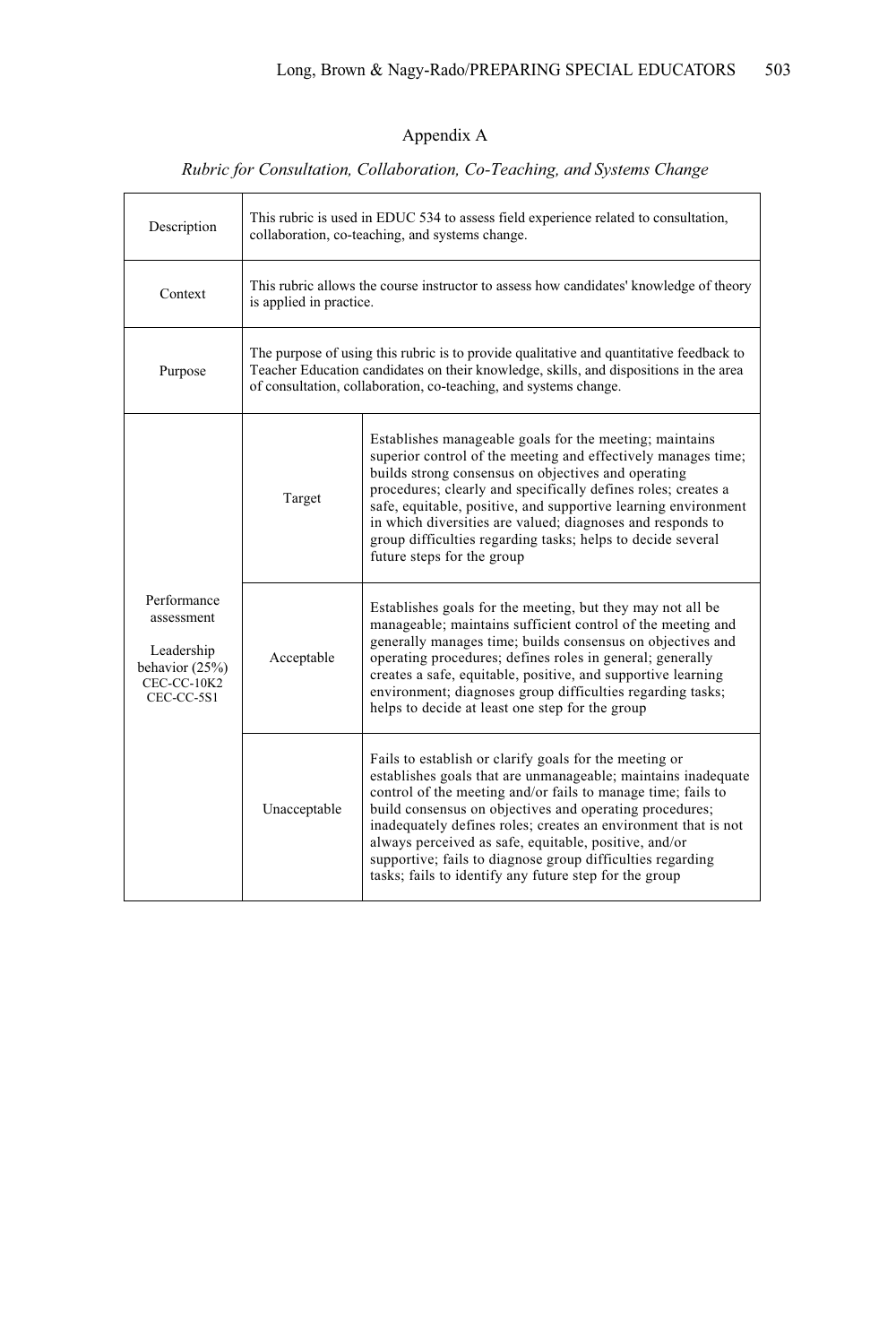| Performance<br>assessment<br>Communication<br>effectiveness<br>(25%)<br>CEC-CC-10K4<br>CEC-CC-10S1<br>CEC-CC-10S3<br>CEC-CC-10S6<br>CEC-CC-1K7<br>CEC-CC-2K4<br>CEC-CC-3K4<br>CEC-CC-7S3<br>CEC-CC-9S11<br>CEC-CC-9S8 | Target       | Builds a strong sense of trust; encourages full and active<br>participation; provides equitable time for sharing and ensures that<br>no one dominates the discussion; demonstrates sensitivity to the<br>racial, cultural, gender, and religious beliefs of all participants;<br>maintains confidential communication about individuals; uses<br>effective communication skills throughout the meeting (e.g., uses<br>active listening, uses no put-downs, asks for or provides<br>clarification and rationale, solicits others' opinions, checks for<br>understanding, summarizes outcomes before moving on); uses<br>praise appropriate to each situation; asks for and welcomes<br>feedback; paraphrases and affirms team members' contributions<br>most of the time |
|-----------------------------------------------------------------------------------------------------------------------------------------------------------------------------------------------------------------------|--------------|-------------------------------------------------------------------------------------------------------------------------------------------------------------------------------------------------------------------------------------------------------------------------------------------------------------------------------------------------------------------------------------------------------------------------------------------------------------------------------------------------------------------------------------------------------------------------------------------------------------------------------------------------------------------------------------------------------------------------------------------------------------------------|
|                                                                                                                                                                                                                       | Acceptable   | Builds trust; encourages some participation from most people;<br>provides enough time for sharing; demonstrates sensitivity to<br>most of the racial, cultural, gender, and religious beliefs of the<br>participants; maintains confidential communication about<br>individuals; uses effective communication skills most of the time<br>(e.g., uses active listening, uses no put-downs, asks for or<br>provides clarification and rationale, solicits others' opinions,<br>checks for understanding, summarizes outcomes before moving<br>on); uses praise appropriately from time to time; asks for and<br>accepts feedback in a non-confrontational way; paraphrases and<br>affirms team members' contributions at least half the time                              |
|                                                                                                                                                                                                                       | Unacceptable | Fails to adequately build trust; seldom encourages participation;<br>fails to provide enough time for sharing; fails to demonstrate<br>sensitivity to the racial, cultural, gender, and religious beliefs;<br>fails to maintain confidential communication about individuals;<br>demonstrates a lack of effective communication skills; fails to use<br>praise when it is appropriate; reluctant to ask for and/or accept<br>feedback; fails to appropriately paraphrase and affirm team<br>members' contributions                                                                                                                                                                                                                                                      |

#### Appendix A *(continued)*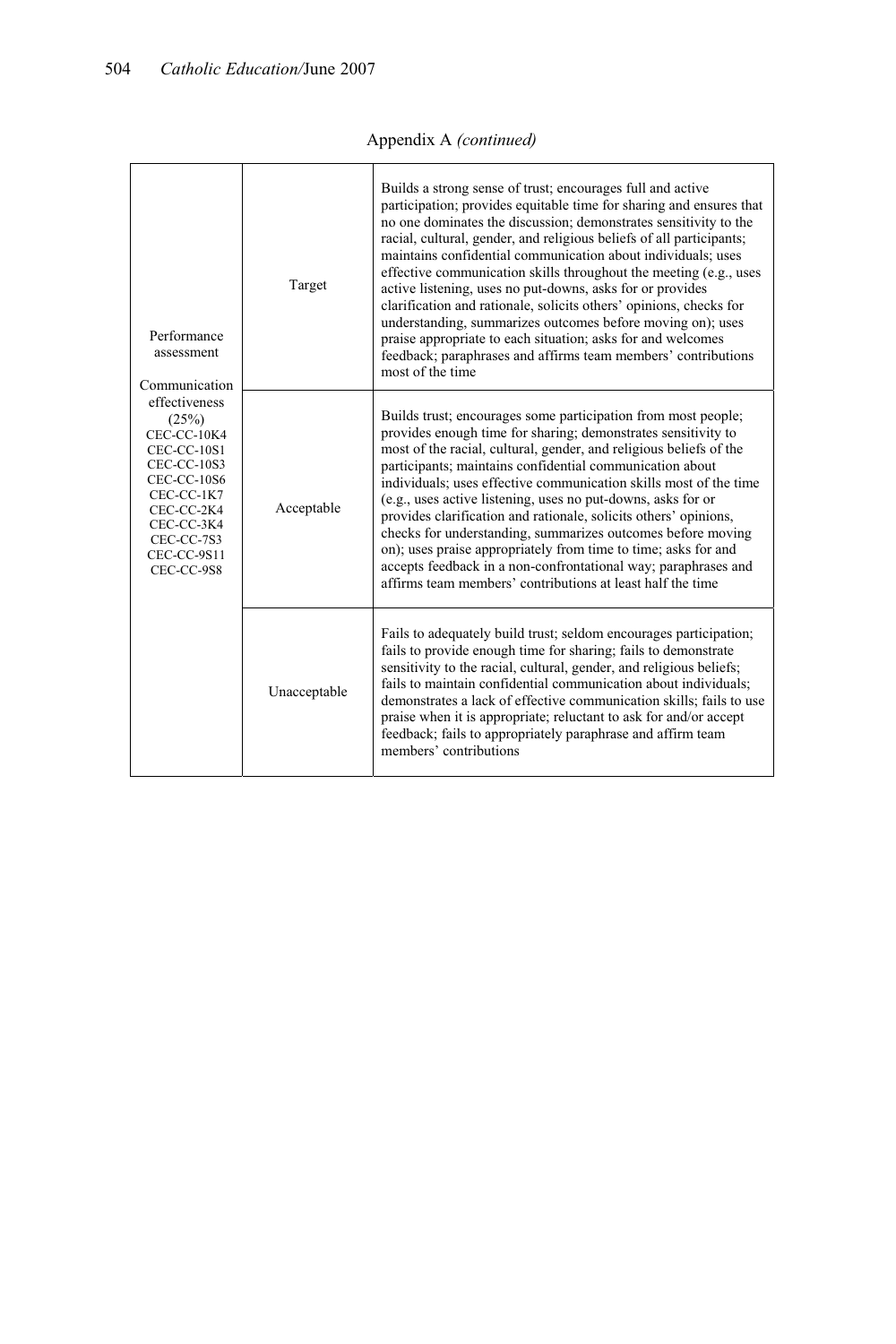Appendix A *(continued)*

| Performance<br>assessment<br>Effective group<br>performance<br>(25%)<br>CEC-CC-10K3<br>CEC-CC-10S1<br>CEC-CC-10S2<br>CEC-CC-10S7<br>CEC-CC-10S9<br>CEC-CC-5S10<br>CEC-CC-7S10<br>CEC-CC-7S11<br>CEC-CC-7S13<br>CEC-CC-7S2<br>CEC-CC-7S4<br>CEC-CC-7S6 | Target       | Clearly facilitates group problem solving and conflict resolution in<br>most situations; completes the agenda; considers all perspectives<br>when actively planning and implementing age- and ability-<br>appropriate instruction for individuals with disabilities (including<br>responsive adjustments to instruction based on continual<br>observations as well as assessment of individualized learning<br>objectives and evaluation of intervention plans); considers all<br>perspectives when actively planning and implementing<br>individualized reinforcement systems and environmental<br>modifications at levels equal to the intensity of the behavior (using<br>effective and varied behavior management strategies); quickly and<br>easily establishes and consistently maintains rapport with individuals<br>with and without exceptional learning needs; identifies and responds<br>to group difficulties regarding interpersonal problems |
|-------------------------------------------------------------------------------------------------------------------------------------------------------------------------------------------------------------------------------------------------------|--------------|------------------------------------------------------------------------------------------------------------------------------------------------------------------------------------------------------------------------------------------------------------------------------------------------------------------------------------------------------------------------------------------------------------------------------------------------------------------------------------------------------------------------------------------------------------------------------------------------------------------------------------------------------------------------------------------------------------------------------------------------------------------------------------------------------------------------------------------------------------------------------------------------------------------------------------------------------------|
|                                                                                                                                                                                                                                                       | Acceptable   | Demonstrates ability to facilitate group problem solving and conflict<br>resolution at least half the time; completes the majority of the<br>agenda; assists in the planning and implementation of age- and<br>ability-appropriate instruction for individuals with disabilities<br>(including responsive adjustments to instruction based on continual<br>observations, assessment of individualized learning objectives and<br>evaluation of intervention plans); assists in the planning and<br>implementation of individualized reinforcement systems and<br>environmental modifications at levels equal to the intensity of the<br>behavior (using effective and varied behavior management<br>strategies); adequately establishes and maintains rapport with<br>individuals with and without exceptional learning needs; diagnoses<br>and articulates some group difficulties regarding interpersonal<br>problems                                    |
|                                                                                                                                                                                                                                                       | Unacceptable | Fails to facilitate group problem solving and conflict resolution; fails<br>to complete the agenda; is inadequately involved in planning and<br>implementing age- and ability-appropriate instruction for individuals<br>with disabilities (including responsive adjustments to instruction<br>based on continual observations, assessment of individualized<br>learning objectives and evaluation of intervention plans); is<br>inadequately involved in planning and implementing individualized<br>reinforcement systems and environmental modifications at levels<br>equal to the intensity of the behavior (using effective and varied<br>behavior management strategies); fails to adequately establish and<br>maintain rapport with individuals with and without exceptional<br>learning needs; inadequately diagnoses group difficulties regarding<br>interpersonal problems                                                                       |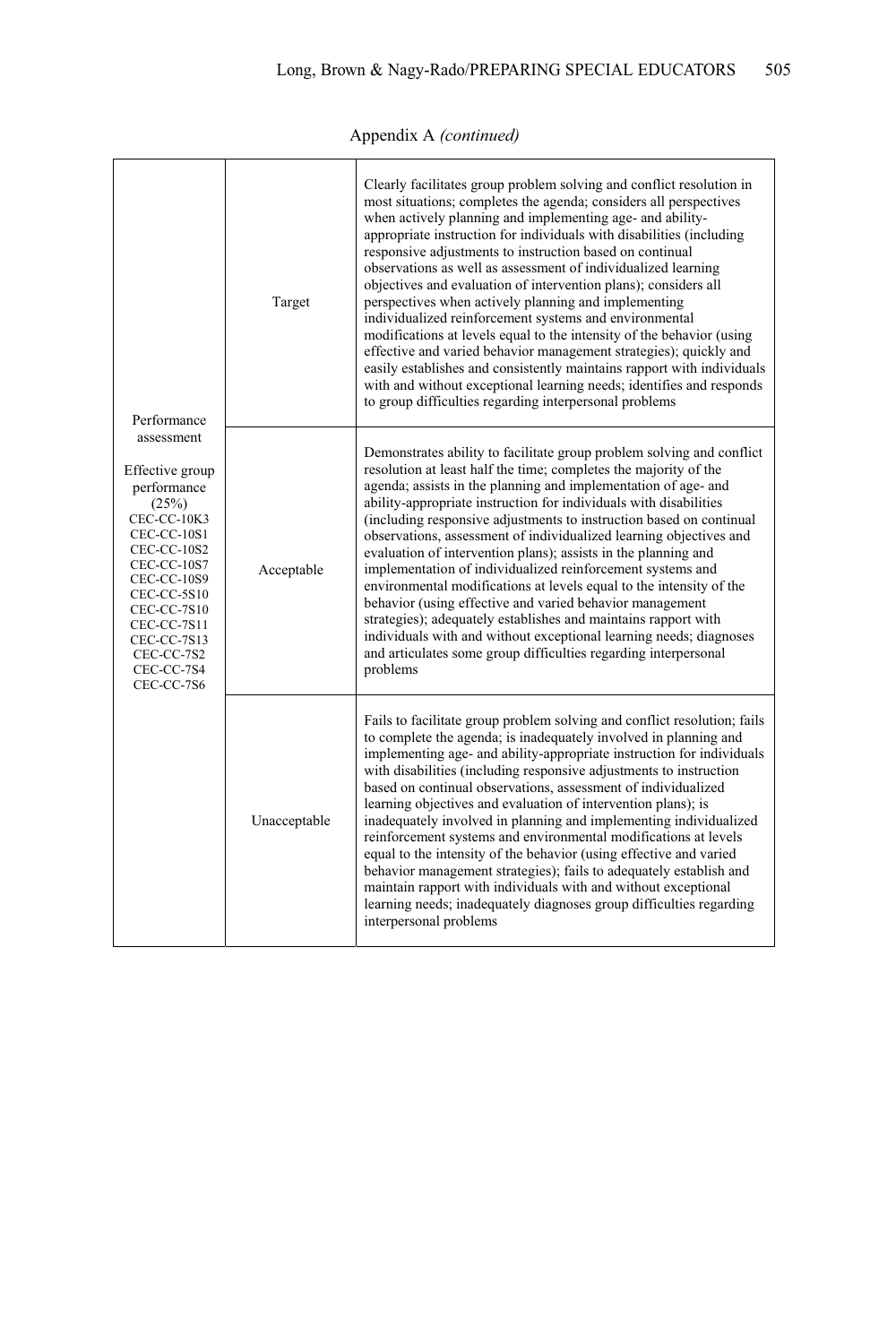| Performance<br>assessment                                               | Target       | Reflects on events using all aspects of the conceptual framework;<br>eloquently summarizes the results of the meeting, including all<br>pertinent details; makes thorough recommendations for future<br>strategies |
|-------------------------------------------------------------------------|--------------|--------------------------------------------------------------------------------------------------------------------------------------------------------------------------------------------------------------------|
| Reflection upon<br>performance<br>and acting upon<br>reflection $(25%)$ | Acceptable   | Reflects on events using some of the conceptual framework;<br>adequately summarizes the results of the meeting; makes at least<br>two recommendations for future strategies                                        |
|                                                                         | Unacceptable | Inadequately reflects on events; inadequately summarizes the<br>results of the meeting; makes only one recommendation for<br>future strategies                                                                     |

Appendix A *(continued)*